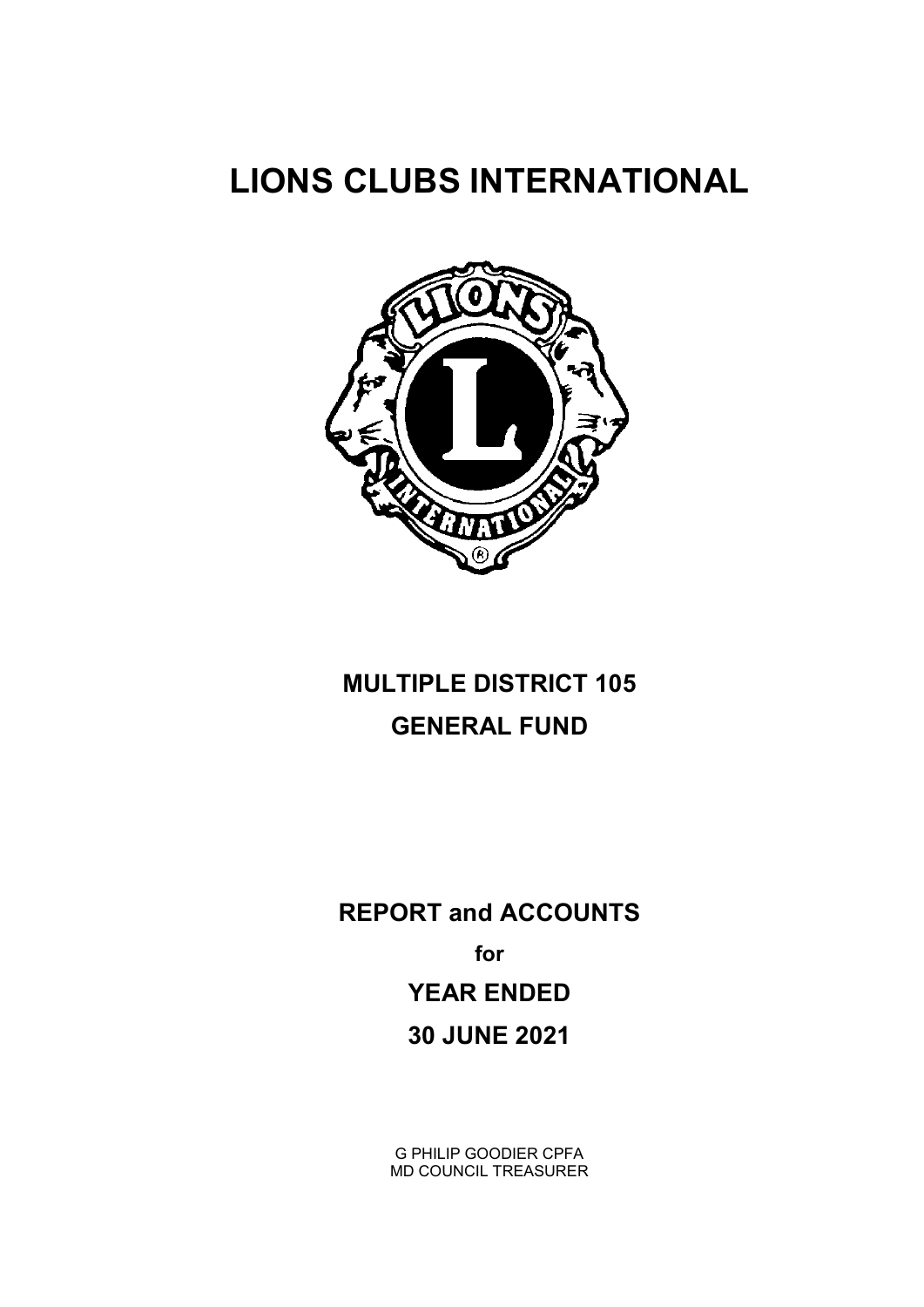| 2020<br>£<br>£<br>£<br>£<br><b>Note</b><br><b>Fixed Assets</b><br>Freehold<br>1a<br>300,000<br>300,000<br>94,608<br>94,608<br>Extension & Improvements<br>394,608<br>394,608<br>Office Equipment at cost<br>120,894<br>120,106<br>Additions during year<br>788<br>120,894<br>120,894<br>115,445<br>Less: Depreciation to date<br>1b<br>117,261<br>5,449<br>3,633<br><b>Chairman's Jewel at cost</b><br>140<br>398,381<br>400,197<br><b>Current Assets</b><br>Investments<br>$\overline{2}$<br>217,122<br>173,626<br><b>Stock of Goods for Resale</b><br>3<br>12,618<br>18,057<br>48,228<br>Debtors & Prepayments<br>4<br>51,995<br>Balances at Bank & Cash<br>144,257<br>1c<br>169,598<br>451,333<br>384,168<br><b>Current Liabilities</b><br><b>Creditors &amp; Accruals</b><br>5<br>34,332<br>63,576<br><b>PR Reserve</b><br>6<br>23,643<br>23,643<br><b>B Mason Humanitarian Award</b><br>3,500<br>3,375<br>7<br>61,475<br>90,594<br><b>Net Current Assets</b><br>389,858<br><b>Total Assets less Current Liabilities</b><br>788,239<br>693,771<br><b>Less Provisions</b><br>8<br><b>MD Convention General</b><br>12,500<br>12,500<br><b>Property Repairs</b><br>26,000<br>26,000<br>Self Insurance Provision<br>25,000<br>38,500<br>63,500<br>749,739<br>630,271<br>£<br><b>Total Net Assets</b><br>£<br><b>Represented by</b><br><b>Capital Reserves</b><br>9<br>400,000<br>400,000<br><b>Accumulated General Fund</b><br>230,271<br>349,739<br>749,739<br>630,271<br>£<br>£ |  | BALANCE SHEET as at 30 JUNE 2021<br>2021 |  |
|-----------------------------------------------------------------------------------------------------------------------------------------------------------------------------------------------------------------------------------------------------------------------------------------------------------------------------------------------------------------------------------------------------------------------------------------------------------------------------------------------------------------------------------------------------------------------------------------------------------------------------------------------------------------------------------------------------------------------------------------------------------------------------------------------------------------------------------------------------------------------------------------------------------------------------------------------------------------------------------------------------------------------------------------------------------------------------------------------------------------------------------------------------------------------------------------------------------------------------------------------------------------------------------------------------------------------------------------------------------------------------------------------------------------------------------------------------------------------------------|--|------------------------------------------|--|
|                                                                                                                                                                                                                                                                                                                                                                                                                                                                                                                                                                                                                                                                                                                                                                                                                                                                                                                                                                                                                                                                                                                                                                                                                                                                                                                                                                                                                                                                                   |  |                                          |  |
|                                                                                                                                                                                                                                                                                                                                                                                                                                                                                                                                                                                                                                                                                                                                                                                                                                                                                                                                                                                                                                                                                                                                                                                                                                                                                                                                                                                                                                                                                   |  |                                          |  |
| 140                                                                                                                                                                                                                                                                                                                                                                                                                                                                                                                                                                                                                                                                                                                                                                                                                                                                                                                                                                                                                                                                                                                                                                                                                                                                                                                                                                                                                                                                               |  |                                          |  |
|                                                                                                                                                                                                                                                                                                                                                                                                                                                                                                                                                                                                                                                                                                                                                                                                                                                                                                                                                                                                                                                                                                                                                                                                                                                                                                                                                                                                                                                                                   |  |                                          |  |
|                                                                                                                                                                                                                                                                                                                                                                                                                                                                                                                                                                                                                                                                                                                                                                                                                                                                                                                                                                                                                                                                                                                                                                                                                                                                                                                                                                                                                                                                                   |  |                                          |  |
|                                                                                                                                                                                                                                                                                                                                                                                                                                                                                                                                                                                                                                                                                                                                                                                                                                                                                                                                                                                                                                                                                                                                                                                                                                                                                                                                                                                                                                                                                   |  |                                          |  |
|                                                                                                                                                                                                                                                                                                                                                                                                                                                                                                                                                                                                                                                                                                                                                                                                                                                                                                                                                                                                                                                                                                                                                                                                                                                                                                                                                                                                                                                                                   |  |                                          |  |
|                                                                                                                                                                                                                                                                                                                                                                                                                                                                                                                                                                                                                                                                                                                                                                                                                                                                                                                                                                                                                                                                                                                                                                                                                                                                                                                                                                                                                                                                                   |  |                                          |  |
|                                                                                                                                                                                                                                                                                                                                                                                                                                                                                                                                                                                                                                                                                                                                                                                                                                                                                                                                                                                                                                                                                                                                                                                                                                                                                                                                                                                                                                                                                   |  |                                          |  |
|                                                                                                                                                                                                                                                                                                                                                                                                                                                                                                                                                                                                                                                                                                                                                                                                                                                                                                                                                                                                                                                                                                                                                                                                                                                                                                                                                                                                                                                                                   |  |                                          |  |
|                                                                                                                                                                                                                                                                                                                                                                                                                                                                                                                                                                                                                                                                                                                                                                                                                                                                                                                                                                                                                                                                                                                                                                                                                                                                                                                                                                                                                                                                                   |  |                                          |  |
|                                                                                                                                                                                                                                                                                                                                                                                                                                                                                                                                                                                                                                                                                                                                                                                                                                                                                                                                                                                                                                                                                                                                                                                                                                                                                                                                                                                                                                                                                   |  |                                          |  |
|                                                                                                                                                                                                                                                                                                                                                                                                                                                                                                                                                                                                                                                                                                                                                                                                                                                                                                                                                                                                                                                                                                                                                                                                                                                                                                                                                                                                                                                                                   |  |                                          |  |
|                                                                                                                                                                                                                                                                                                                                                                                                                                                                                                                                                                                                                                                                                                                                                                                                                                                                                                                                                                                                                                                                                                                                                                                                                                                                                                                                                                                                                                                                                   |  |                                          |  |
|                                                                                                                                                                                                                                                                                                                                                                                                                                                                                                                                                                                                                                                                                                                                                                                                                                                                                                                                                                                                                                                                                                                                                                                                                                                                                                                                                                                                                                                                                   |  |                                          |  |
|                                                                                                                                                                                                                                                                                                                                                                                                                                                                                                                                                                                                                                                                                                                                                                                                                                                                                                                                                                                                                                                                                                                                                                                                                                                                                                                                                                                                                                                                                   |  |                                          |  |
|                                                                                                                                                                                                                                                                                                                                                                                                                                                                                                                                                                                                                                                                                                                                                                                                                                                                                                                                                                                                                                                                                                                                                                                                                                                                                                                                                                                                                                                                                   |  |                                          |  |
| 293,574                                                                                                                                                                                                                                                                                                                                                                                                                                                                                                                                                                                                                                                                                                                                                                                                                                                                                                                                                                                                                                                                                                                                                                                                                                                                                                                                                                                                                                                                           |  |                                          |  |
|                                                                                                                                                                                                                                                                                                                                                                                                                                                                                                                                                                                                                                                                                                                                                                                                                                                                                                                                                                                                                                                                                                                                                                                                                                                                                                                                                                                                                                                                                   |  |                                          |  |
|                                                                                                                                                                                                                                                                                                                                                                                                                                                                                                                                                                                                                                                                                                                                                                                                                                                                                                                                                                                                                                                                                                                                                                                                                                                                                                                                                                                                                                                                                   |  |                                          |  |
|                                                                                                                                                                                                                                                                                                                                                                                                                                                                                                                                                                                                                                                                                                                                                                                                                                                                                                                                                                                                                                                                                                                                                                                                                                                                                                                                                                                                                                                                                   |  |                                          |  |
|                                                                                                                                                                                                                                                                                                                                                                                                                                                                                                                                                                                                                                                                                                                                                                                                                                                                                                                                                                                                                                                                                                                                                                                                                                                                                                                                                                                                                                                                                   |  |                                          |  |
|                                                                                                                                                                                                                                                                                                                                                                                                                                                                                                                                                                                                                                                                                                                                                                                                                                                                                                                                                                                                                                                                                                                                                                                                                                                                                                                                                                                                                                                                                   |  |                                          |  |
|                                                                                                                                                                                                                                                                                                                                                                                                                                                                                                                                                                                                                                                                                                                                                                                                                                                                                                                                                                                                                                                                                                                                                                                                                                                                                                                                                                                                                                                                                   |  |                                          |  |
|                                                                                                                                                                                                                                                                                                                                                                                                                                                                                                                                                                                                                                                                                                                                                                                                                                                                                                                                                                                                                                                                                                                                                                                                                                                                                                                                                                                                                                                                                   |  |                                          |  |
|                                                                                                                                                                                                                                                                                                                                                                                                                                                                                                                                                                                                                                                                                                                                                                                                                                                                                                                                                                                                                                                                                                                                                                                                                                                                                                                                                                                                                                                                                   |  |                                          |  |
|                                                                                                                                                                                                                                                                                                                                                                                                                                                                                                                                                                                                                                                                                                                                                                                                                                                                                                                                                                                                                                                                                                                                                                                                                                                                                                                                                                                                                                                                                   |  |                                          |  |
|                                                                                                                                                                                                                                                                                                                                                                                                                                                                                                                                                                                                                                                                                                                                                                                                                                                                                                                                                                                                                                                                                                                                                                                                                                                                                                                                                                                                                                                                                   |  |                                          |  |
|                                                                                                                                                                                                                                                                                                                                                                                                                                                                                                                                                                                                                                                                                                                                                                                                                                                                                                                                                                                                                                                                                                                                                                                                                                                                                                                                                                                                                                                                                   |  |                                          |  |
|                                                                                                                                                                                                                                                                                                                                                                                                                                                                                                                                                                                                                                                                                                                                                                                                                                                                                                                                                                                                                                                                                                                                                                                                                                                                                                                                                                                                                                                                                   |  |                                          |  |
|                                                                                                                                                                                                                                                                                                                                                                                                                                                                                                                                                                                                                                                                                                                                                                                                                                                                                                                                                                                                                                                                                                                                                                                                                                                                                                                                                                                                                                                                                   |  |                                          |  |
|                                                                                                                                                                                                                                                                                                                                                                                                                                                                                                                                                                                                                                                                                                                                                                                                                                                                                                                                                                                                                                                                                                                                                                                                                                                                                                                                                                                                                                                                                   |  |                                          |  |
|                                                                                                                                                                                                                                                                                                                                                                                                                                                                                                                                                                                                                                                                                                                                                                                                                                                                                                                                                                                                                                                                                                                                                                                                                                                                                                                                                                                                                                                                                   |  |                                          |  |
|                                                                                                                                                                                                                                                                                                                                                                                                                                                                                                                                                                                                                                                                                                                                                                                                                                                                                                                                                                                                                                                                                                                                                                                                                                                                                                                                                                                                                                                                                   |  |                                          |  |
|                                                                                                                                                                                                                                                                                                                                                                                                                                                                                                                                                                                                                                                                                                                                                                                                                                                                                                                                                                                                                                                                                                                                                                                                                                                                                                                                                                                                                                                                                   |  |                                          |  |
|                                                                                                                                                                                                                                                                                                                                                                                                                                                                                                                                                                                                                                                                                                                                                                                                                                                                                                                                                                                                                                                                                                                                                                                                                                                                                                                                                                                                                                                                                   |  |                                          |  |
|                                                                                                                                                                                                                                                                                                                                                                                                                                                                                                                                                                                                                                                                                                                                                                                                                                                                                                                                                                                                                                                                                                                                                                                                                                                                                                                                                                                                                                                                                   |  |                                          |  |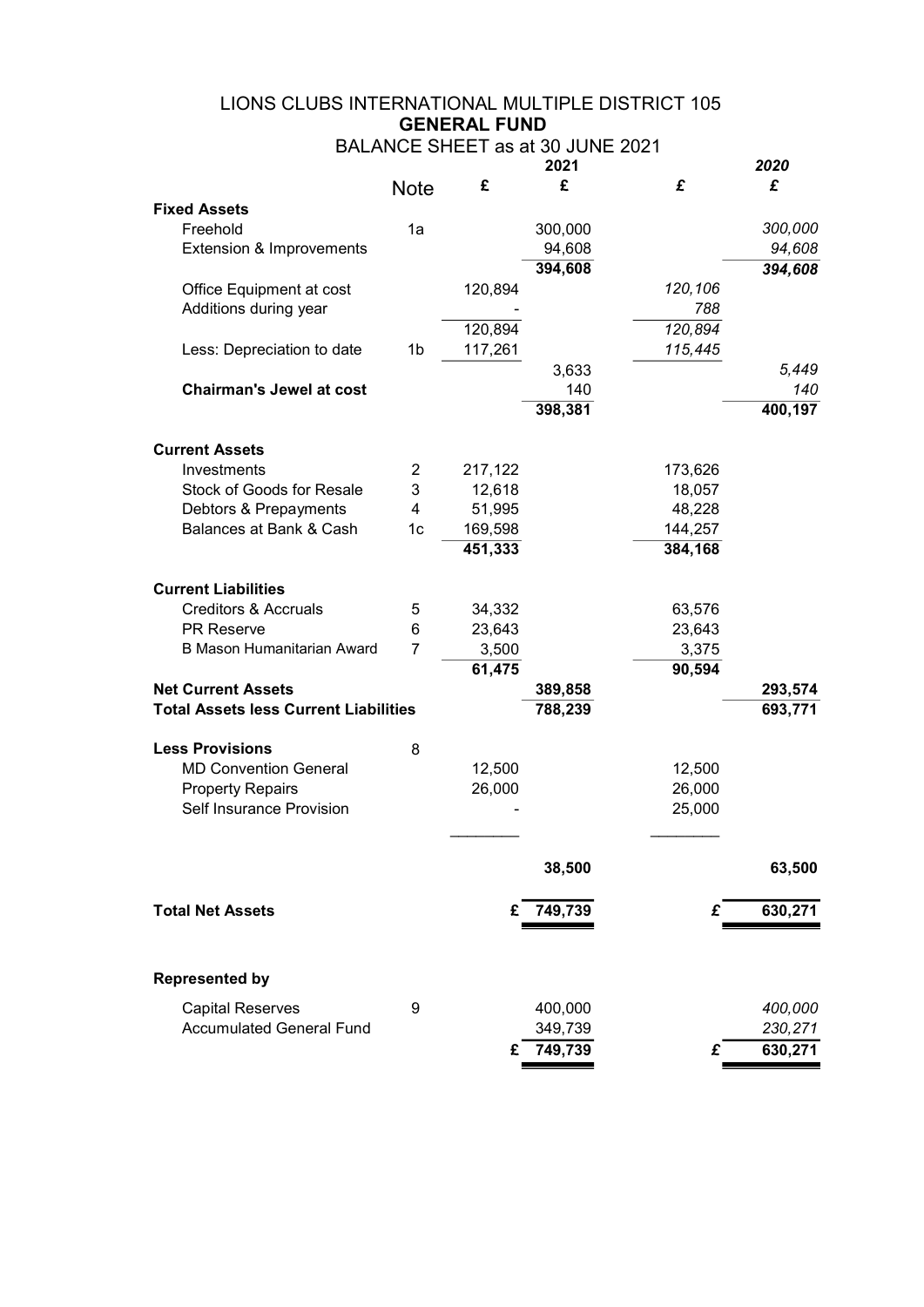|                                                 |      |        | 2021        | 2020      |
|-------------------------------------------------|------|--------|-------------|-----------|
|                                                 | Note | £      | £           | £         |
| <b>Income</b>                                   |      |        |             |           |
| Dues                                            | 10   |        | 304,973     | 324,612   |
| Injection to Dues from Provisions               |      |        | 3,322       | 9,349     |
| Insurance (Clubs)                               | 11   |        | 30,219      | 37,055    |
| Sales of Goods & Services                       |      | 30,847 |             | 50,503    |
| Less: Cost of Sales                             | 12   | 30,482 | 365         | (42, 875) |
| Rent                                            |      |        | 9,987       | 15,396    |
| Other Income                                    |      |        | 5,941       | 1,163     |
| Interest & Investment Income Received           |      |        | 2,488       | 4,313     |
| <b>Total Income</b>                             |      |        | 357,295     | 399,516   |
| <b>Expenditure</b>                              |      |        |             |           |
| <b>Council of Governors &amp; Seminars</b>      | 14   |        | 2,293       | 19,462    |
| <b>Multiple District Officers Expenses</b>      | 15   |        | 7,297       | 26,756    |
| Multiple District Convention Not Held (Swansea) | 16   |        | 7,346       | 5,158     |
| International Convention Virtual (Not Held)     |      |        |             | 884       |
| Europa Forum Attendance Not Held (Tallinn)      |      |        |             | 3,822     |
| Publicity Programmes (Net of LCI Grant)         | 18   |        | 42,660      | 33,505    |
| <b>Special Meetings</b>                         |      |        |             | 116       |
| Lion Magazine                                   | 17   |        | 35,732      | 42,198    |
| Members' Liability & Accident Insurance         | 11   |        | 28,803      | 25,830    |
| Clubs Equipment, Cash, Legal Insurance          | 11   |        | 30,219      | 37,055    |
| <b>Multiple District Directory</b>              |      |        | 475         | 2,135     |
| <b>Operating Costs</b>                          |      |        | 83,941      | 86,582    |
| Website, Equipment & IT                         |      |        | 10,520      | 9,178     |
| Rates & Refuse                                  |      |        | 12,922      | 12,782    |
| <b>Cleaning &amp; Gardening</b>                 |      |        | 1,506       | 1,793     |
| <b>Repairs &amp; Renewals</b>                   |      |        | 8,202       | 13,221    |
| Miscellaneous Expenses                          |      |        | 1,542       | 4,860     |
| Legal & Professional Fees                       |      |        | 2,400       | 3,720     |
| <b>Accountancy Fees</b>                         |      |        | 1,750       | 1,500     |
| Depreciation - Office Equipment                 |      |        | 1,816       | 2,724     |
| <b>Total Expenditure</b>                        |      |        | 279,424     | 333,231   |
| <b>Surplus before Tax</b>                       |      |        | 77,871      | 66,285    |
| <b>Corporation Tax</b>                          |      |        | (1,899)     | (2,952)   |
| <b>Surplus after Tax</b>                        |      |        | 75,972      | 63,333    |
| <b>Unrealised Gains/Losses on Investments</b>   |      |        | 18,496      | (8, 374)  |
| <b>Transfers from/(to) Reserves</b>             |      |        | 25,000      | 54,970    |
|                                                 |      |        | 119,468     | 109,929   |
| <b>Accumulated General Fund Brought Forward</b> |      |        | 230,271     | 120,342   |
| <b>Accumulated General Fund Carried Forward</b> |      |        | £ 349,739 £ | 230,271   |
|                                                 |      |        |             |           |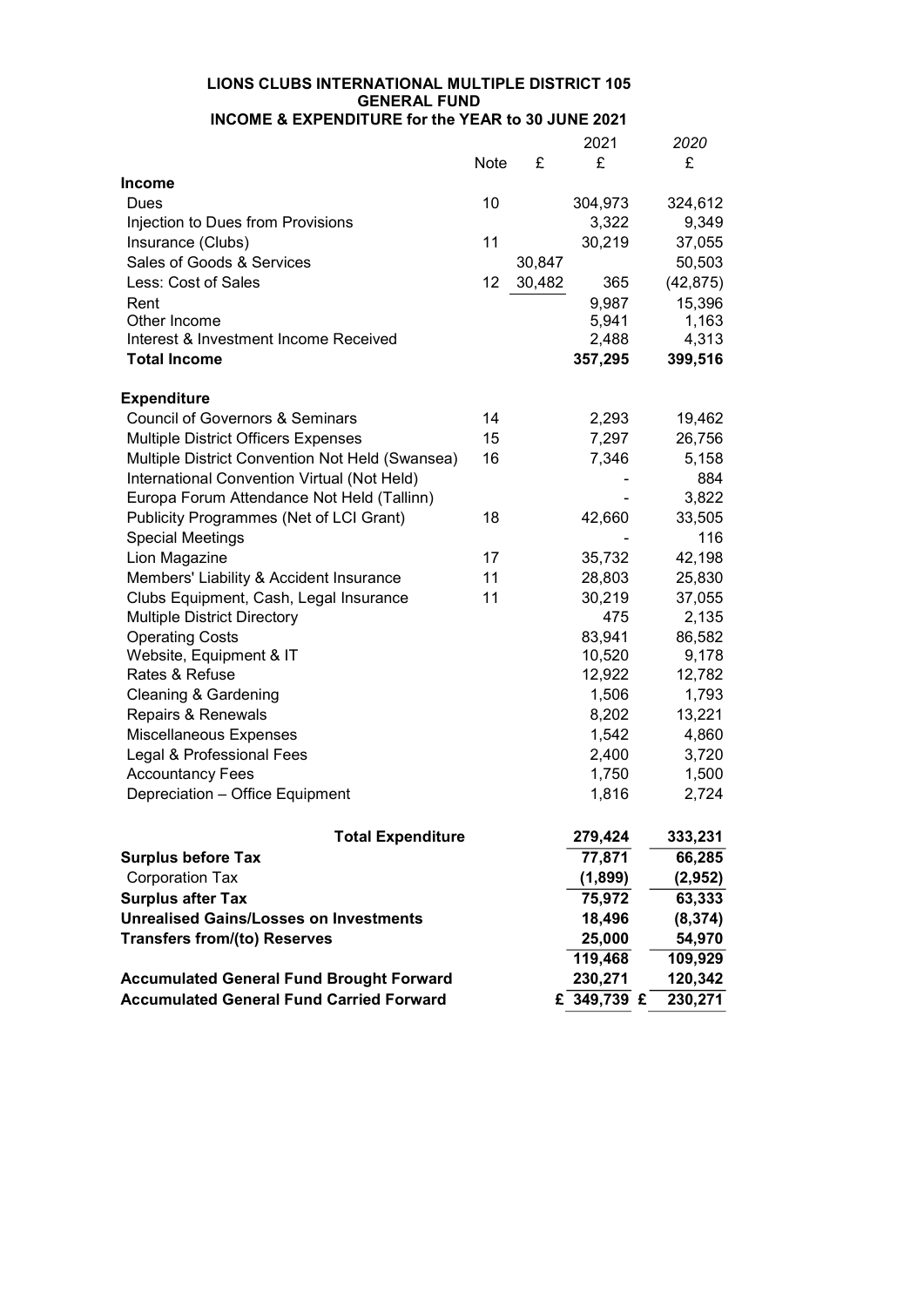# NOTES to the ACCOUNTS for the YEAR to 30 JUNE 2021

# 1 ASSETS

# FIXED ASSETS

- a. The freehold is situated at 257 Alcester Road South, Kings Heath, Birmingham in the names of, as Trustees, Messrs. Howard Lee, Philip Goodier, Martin Morgan and Andrew Pemberton. The Building has been extended at the rear to provide for additional meeting facilities, and to conform with the requirements of the Disability Discrimination Act. The carrying value of the Property was increased by the cost of the extension and refurbishment. No depreciation has been charged in respect of the freehold property and building; the asset is considered to have a long useful life. The formal valuation as at 30 June 2011 was £330,000.
- b. Office Equipment is depreciated at 33.3% on a reducing balance basis.

### BANKERS

c. The principal bankers for the General Fund are Royal Bank of Scotland plc, Holts Branch, Farnborough; Lloyds Bank, Leeds and CAF Bank. The MDHQ Petty Cash account is held at Lloyds Bank, Kings Heath, Birmingham.

## 2 INVESTMENTS

| Investments at market value                                                                                                                                                                                                 |                                                                                                         |
|-----------------------------------------------------------------------------------------------------------------------------------------------------------------------------------------------------------------------------|---------------------------------------------------------------------------------------------------------|
| At beginning of year                                                                                                                                                                                                        | £173,626                                                                                                |
| Additions<br>£<br>£<br><b>Disposals</b>                                                                                                                                                                                     | 25,000                                                                                                  |
| Realised/Unrealised Gains/Losses (Posted to I & E)                                                                                                                                                                          | £ 18,496                                                                                                |
| At end of year<br>Comprising:                                                                                                                                                                                               | £217,122                                                                                                |
| Listed Investments - UK                                                                                                                                                                                                     | £217,122                                                                                                |
| Fixed Income<br><b>Index Linked Gilts</b><br><b>Corporate Bonds</b><br><b>Global Strategic</b><br><b>UK Equity</b><br><b>International Equity</b><br><b>Hedge Funds</b><br>Mixed Investment<br>Income account balance/other | £ 14,376<br>£ 13,345<br>£ 11,746<br>£ 51,980<br>£ 8,378<br>£ 83,955<br>£ 11,661<br>£ 11,132<br>£ 10,549 |
|                                                                                                                                                                                                                             | -----------<br>£217,122<br>-------------                                                                |

#### 3 STOCK of GOODS for RESALE

Stock was physically counted as at 30 June 2021 and is valued at the lower of cost or net realisable value; the basis is unchanged.

## 4 DEBTORS and PREPAYMENTS

| <b>Debtors</b>     | £18,564  | includes £7,046 due from LCI re Lion Magazine. |
|--------------------|----------|------------------------------------------------|
| <b>Prepayments</b> | £ 33,431 | includes Insurance apportionment, £9,615.      |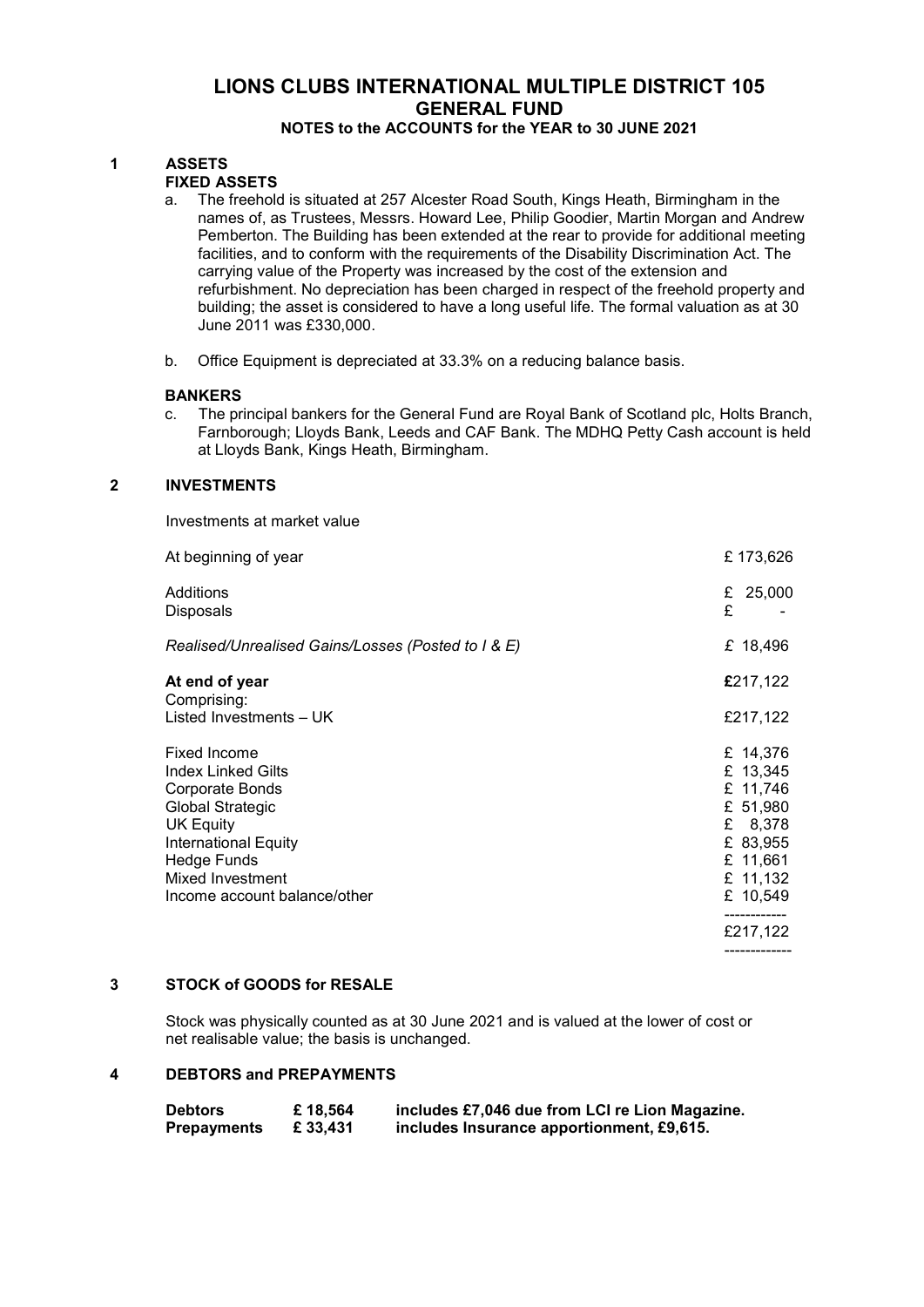## RELATED PARTY - LIONS MD105 LIFESKILLS LTD

In April 2012 the Council of Governors approved the purchase of the stock, publishing and intellectual property rights of Tacade Ltd following their Administration. The price paid was £15,500 and a non-refundable 'seed grant' of £6,300 (\$10,000) was received from Lions Clubs International Foundation to assist with the purchase. The net price paid was £9,200 and this has been repaid in its entirety. The Directors of the Company 'Lions MD105 Lifeskills Ltd' are nominated by the Council of Governors, to whom they are responsible.

## 5 CREDITORS and ACCRUALS

| <b>Creditors</b> | £ 34.332 | includes Tax Liability £1,899 and £25,620 following the |
|------------------|----------|---------------------------------------------------------|
|                  |          | sale of Mast income rights that will be reduced over 7  |
|                  |          | years and various accruals.                             |

## 6 PUBLIC RELATIONS RESERVE

This category of expenditure was set by MD Convention Resolution at a minimum of £20,000 per annum. The Reserve outstanding at the end of this year represents: (a) amounts put aside for planned future periodic expenditure, and (b) unspent funds from previous amounts provided.

|                                                        | 2021<br>£ | 2020<br>£ |
|--------------------------------------------------------|-----------|-----------|
| <b>PR Reserve</b>                                      | 23,643    | 23,643    |
| 7<br>BERT MASON HUMANITARIAN AWARD FUND                |           |           |
| Donations Received for 1, (3) Awards                   | 375       | 1,125     |
| <b>Other Income</b>                                    |           |           |
| Less Due/Sent to LCIF                                  | (125)     | (375)     |
| <b>Less Addition to MD Humanitarian Causes Reserve</b> | 125)      | (375)     |
| <b>Contribution towards Award Administration Acc.</b>  | 125       | 375       |
| <b>Bert Mason Humanitarian Causes Reserve</b>          |           |           |
| Balance Forward 1 July 2020                            | 3,375     | 3,000     |
| Additions for year                                     | 125       | 375       |
| Reserve carried forward                                | 3,500     | 3,375     |
| <b>Award Administration Account</b>                    |           |           |
| Balance Forward 1 July 2020                            | 885       | 1,231     |
| Expenses for year incl. Engraving, Certificates. Etc   | 14        | 29        |
| <b>Less</b> Contribution from Donations for year       | (125)     | (375)     |
| <b>Balanced Carried Forward as Debtor to MD</b>        | 774       | 885       |

#### 8 PROVISIONS

Provision is made for possible future revenue expenditure where there is a likelihood that it will arise.

|                    | <b>MD Convention</b> | <b>Property</b><br><b>Repairs</b> | <b>Self</b><br><b>Insurance</b> | TOTAL    |
|--------------------|----------------------|-----------------------------------|---------------------------------|----------|
|                    | General              |                                   | <b>Provision</b>                |          |
| B/Fwd 1.7.20       | 12.500               | 26,000                            | 25,000                          | 63,500   |
| Net Movement       | $\blacksquare$       | $\overline{\phantom{0}}$          | (25,000)                        | (25,000) |
| <b>Bal 30.6.21</b> | 12.500               | 26,000                            | $\overline{\phantom{0}}$        | 38,500   |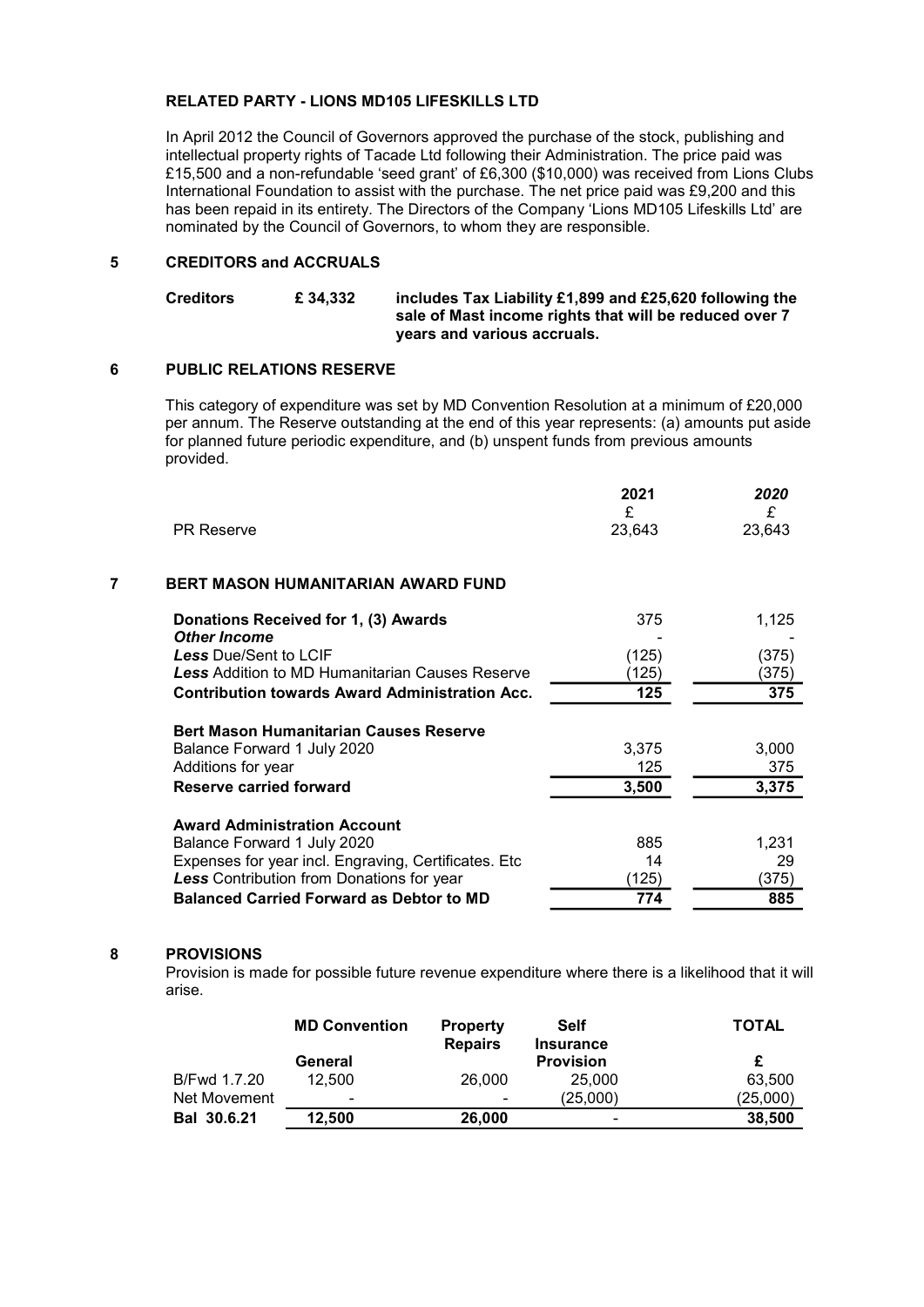### 9 CAPITAL RESERVES

Reserves are held for the possibility of future capital expenditure or for minimum essential working capital needs.

| Balances as at 1 July 2020  | Capital<br>£100,000 | <b>Property</b><br>£300,000 | <b>TOTAL</b><br>£400.000 |
|-----------------------------|---------------------|-----------------------------|--------------------------|
| Movements for Year          | -                   | -                           | -                        |
| Balances as at 30 June 2021 | £100,000            | £300,000                    | £400,000                 |

#### 10 DUES

The Dues collected were £14.25 (£14.25 – 2019/20) per member per half year in accordance with the Constitution based on the Membership numbers recorded at Lions Clubs International Headquarters on 30 June 2020 and 31 December 2020 respectively.

#### 11 INSURANCE PREMIUMS

Insurance premiums are collected in two ways:

| Members Liability and Accident cover               | - via Members' Dues    |
|----------------------------------------------------|------------------------|
| MD Premises/Contents, Professional Indemnity, etc. | - via Members' Dues    |
| Equipment/Cash on a "All Risks" basis, Legal cover | - via charges to Clubs |

Insurances relative to The Lion Magazine are paid from within the magazine budget.

Policies were renewed on 1 September. Polices are placed with reputable insurers. The Council of Governors have the power to consider a "self-insurance" scheme.

#### Club Insurance Account

It was possible to maintain overall 'Premium' costs per club for 2020/21 at £44.25 (2019/20 - £44.25). The required cover and premiums are under constant review with a view to securing maximum cover for lesser premium to Members.

|    | <b>Total Payments Made</b>                                    | 2021<br>(26, 897) | 2020<br>(27, 706) |
|----|---------------------------------------------------------------|-------------------|-------------------|
|    | Charges received from Clubs<br>Other Insurance Related income | 30,219            | 27,404<br>9,651   |
|    | Surplus transferred to 'Injection to Dues'.                   | 3,322             | 9,349             |
| 12 | <b>COST OF SALES</b>                                          | 2021              | 2020              |
|    | Opening Stock as at 1.7.20                                    | 18.057            | 13,098            |
|    | Purchases                                                     | 23,292            | 45,794            |
|    |                                                               | 41,349            | 58,892            |
|    | <b>Less</b> Closing Stock as at 30.6.21                       | (12,617)          | (18,057)          |
|    |                                                               | 28,732            | 40,835            |
|    | Add Postage Charges                                           |                   |                   |
|    | Streamline                                                    | 1.750             | 2,840             |
|    | <b>Total Cost of Sales</b>                                    | 30,482            | 42,875            |

The results are as expected as Headquarters now carry Merchandise previously available from LCI.

#### 13 OTHER INCOME

This incorporates income not identifiable as being recorded elsewhere.

| 14 | <b>COUNCIL OF GOVERNORS and SEMINARS</b>          | 2021  | 2020   |
|----|---------------------------------------------------|-------|--------|
|    | <b>Council of Governors</b>                       | 144   | 19,462 |
|    | <b>DG Elect Seminar</b>                           |       | 3,096  |
|    | 1VDG & 2VDG Elect Seminars                        | 2.149 | 5,508  |
|    | DGE Spouse Travel - Virtual (None Held)           |       |        |
|    |                                                   | 2.293 | 28,066 |
| 15 | <b>MULTIPLE DISTRICT OFFICERS' EXPENSES</b>       |       |        |
|    | Meetings/Travel, Post, phone, stationery, copying | 7.297 | 26.756 |
|    | Attending MD Convention - Virtual (Not Held)      |       |        |
|    |                                                   | 7.297 | 26,756 |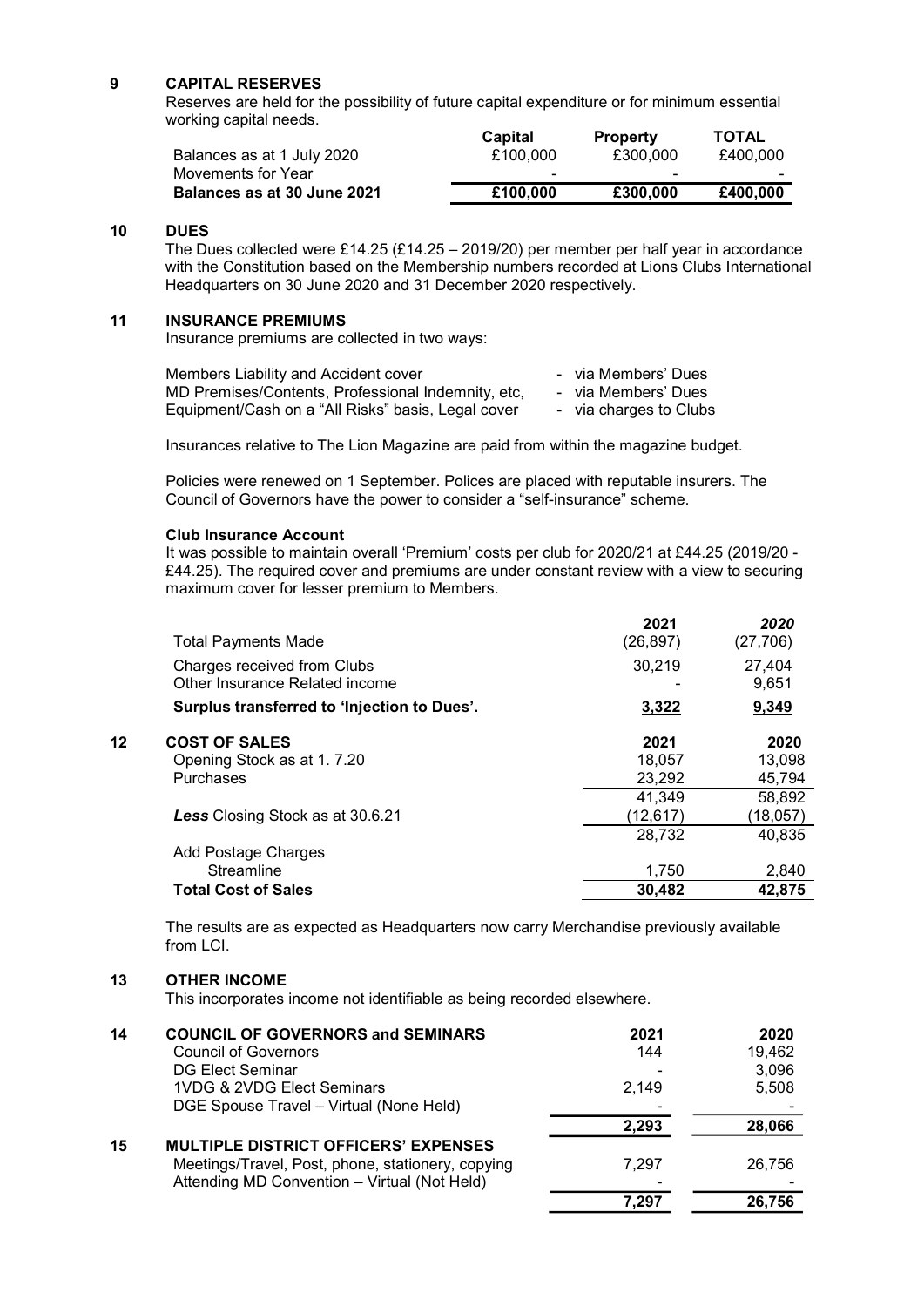Line Management costs for our Multiple District Headquarters have been shown separately and not within the overall total for Multiple District Officer expenses.

| 16 | <b>MULTIPLE DISTRICT CONVENTION</b><br><b>Business &amp; Accommodation Costs</b> | Virtual 2021<br>7.346 | Not Held 2020<br>5,158 |
|----|----------------------------------------------------------------------------------|-----------------------|------------------------|
|    | Social Events (Surplus)/Deficit                                                  | -                     |                        |
|    | Merchandise (Profit) / Cost                                                      |                       |                        |
|    | Sundry (Surplus) / Deficit                                                       | -                     |                        |
|    |                                                                                  | 7.346                 | 5.158                  |
|    |                                                                                  |                       |                        |

# Related Party - Lions MD105 Conventions Ltd

The whole of the issued share capital of the company is held in trust for the Council of Governors of Multiple District 105 (an administrative district of the International Association of Lions Clubs) and the Council is thereby the ultimate controlling party. During the year the transactions with this Company amounted to income and expenditure of £7,346 and at the year end the convention company owed the Council £15,995.

## 17 LION MAGAZINE (BRITISH EDITION)

| 26,977<br>(5, 103)<br>21,874<br>19,674<br>9,000 | 44,143<br>(9,783)<br>34,360<br>25,784<br>15,000        |
|-------------------------------------------------|--------------------------------------------------------|
|                                                 |                                                        |
|                                                 |                                                        |
|                                                 |                                                        |
|                                                 |                                                        |
|                                                 |                                                        |
|                                                 | 611                                                    |
|                                                 | 75,755                                                 |
|                                                 |                                                        |
| (14, 816)                                       | (33, 557)                                              |
| 35,732                                          | 42,198                                                 |
|                                                 |                                                        |
| 2021                                            | 2020                                                   |
|                                                 |                                                        |
|                                                 |                                                        |
|                                                 | 81                                                     |
| 11,313                                          |                                                        |
|                                                 |                                                        |
|                                                 |                                                        |
|                                                 |                                                        |
|                                                 |                                                        |
|                                                 | 32,163                                                 |
|                                                 | 1,423                                                  |
| 53,973                                          | 33,505                                                 |
|                                                 | 33,505                                                 |
|                                                 | 50,548<br>11,313<br>9,960<br>42,620<br>1,393<br>42,660 |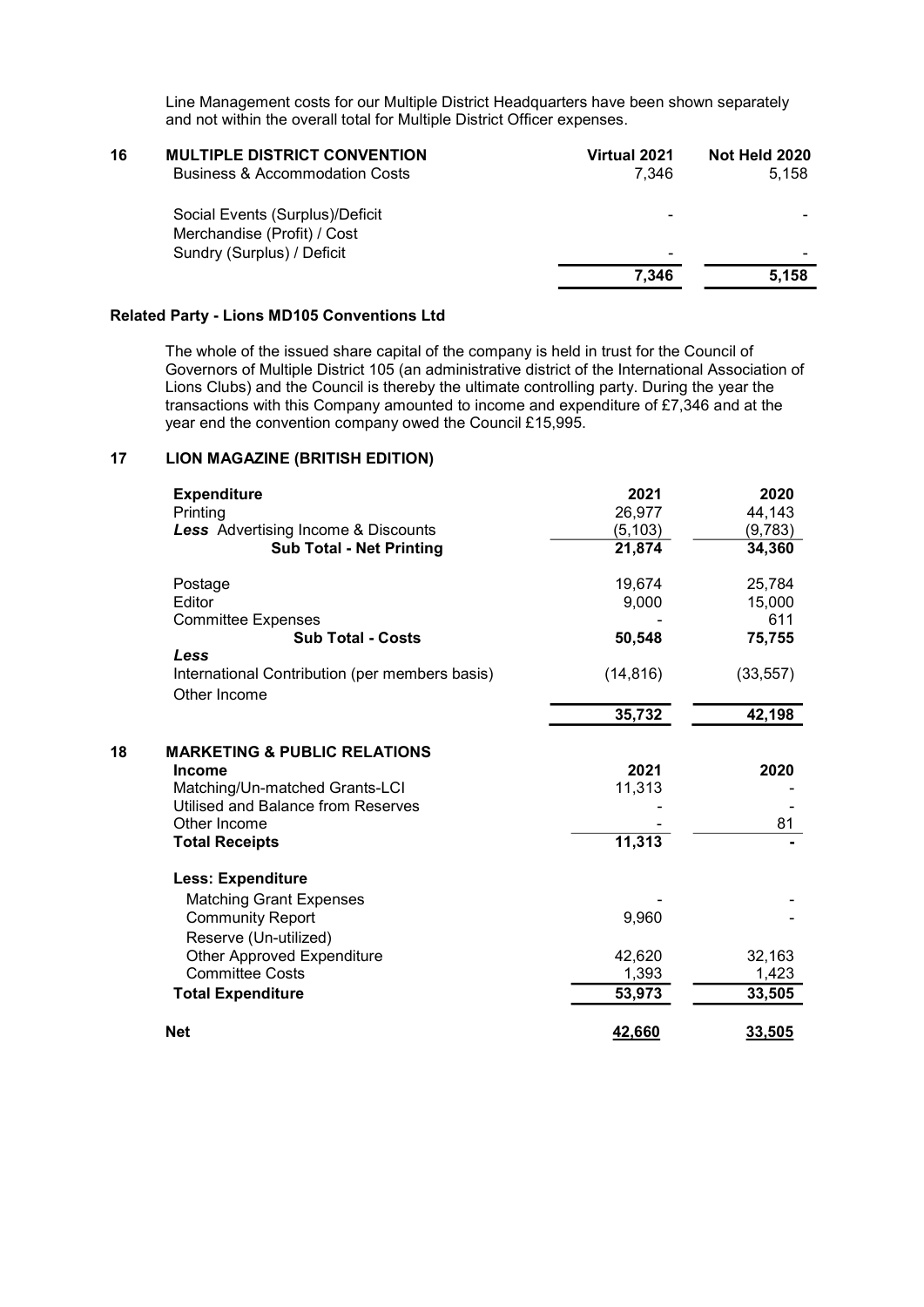# Review 2020/2021

Following its discovery in late 2019 as a new strain of coronavirus disease, COVID-19 developed into a worldwide pandemic resulting in severe restrictions on social interactions being imposed by authorities around the world. These restrictions have resulted in a significant reduction in economic activity.

As a responsible employer, and to achieve 'social distancing' in the workplace, members of our Headquarters Staff were, on occasion, 'furloughed', in accordance with Government advice and the Coronavirus Job Retention Scheme grant was successfully applied for.

A significant reduction in and restrictions around 'face to face' activity led to the Multiple District Convention, the International Convention and many planned meetings being held digitally.

In March 2020 global markets saw significant levels of reduction in capital values resulting in falls in the Association's investment asset values. While asset values have recovered from initial market shocks, Global markets have continued to be volatile as they react to ongoing developments relating to the pandemic and responses to it by authorities. These financial statements value investments at a specific point in time and adjustments have been made to the value of our investment assets to reflect the positive movement.

As a consequence of the duration of the pandemic and restrictions imposed, a significant, and unforeseeable, surplus was achieved over the year.

Net assets amount to £749,739 (£630,271 - 2019/20) of which £394,608 represents Freehold property including Extension and Improvements.

| G Philip Goodier CPFA |
|-----------------------|
| Council Treasurer     |
| 2020/21               |

…………………………… **Uijal Kular Acting Council Chairman** 2020/21

## Council of Governors' Statement of Responsibilities

The Council of Governors are responsible for preparing the Annual Report and financial statements in accordance with applicable laws and regulations.

The Council of Governors are required to prepare financial statements for each financial year in accordance with United Kingdom Generally Accepted Accounting Practice (United Kingdom Accounting Standards and applicable law). The financial statements are required by law to give a true and fair view of the state of affairs of the Multiple District and of its excess of income over expenditure/ excess of expenditure over income for that period. In preparing these financial statements, the Council of Governors are required to:

- a) select suitable accounting policies and apply them consistently;
- b) make judgements and estimates that are reasonable and prudent;
- c) prepare the Financial Statements on a going concern basis, unless it is inappropriate to presume that the Multiple District will continue.

The Council of Governors are responsible for maintaining satisfactory system of internal control and keeping proper accounting records that disclose with reasonable accuracy at any time the financial position of the Multiple District and enable them to ensure that the financial statements comply with the Constitution of the Multiple District. They are also responsible for safeguarding the assets of the Multiple District and hence for taking steps for the prevention and detection of fraud and other irregularities.

The Financial Statements, as set out on the appended pages herewith, were approved by the Council of Governors on 2022 Governors on

…………………………..